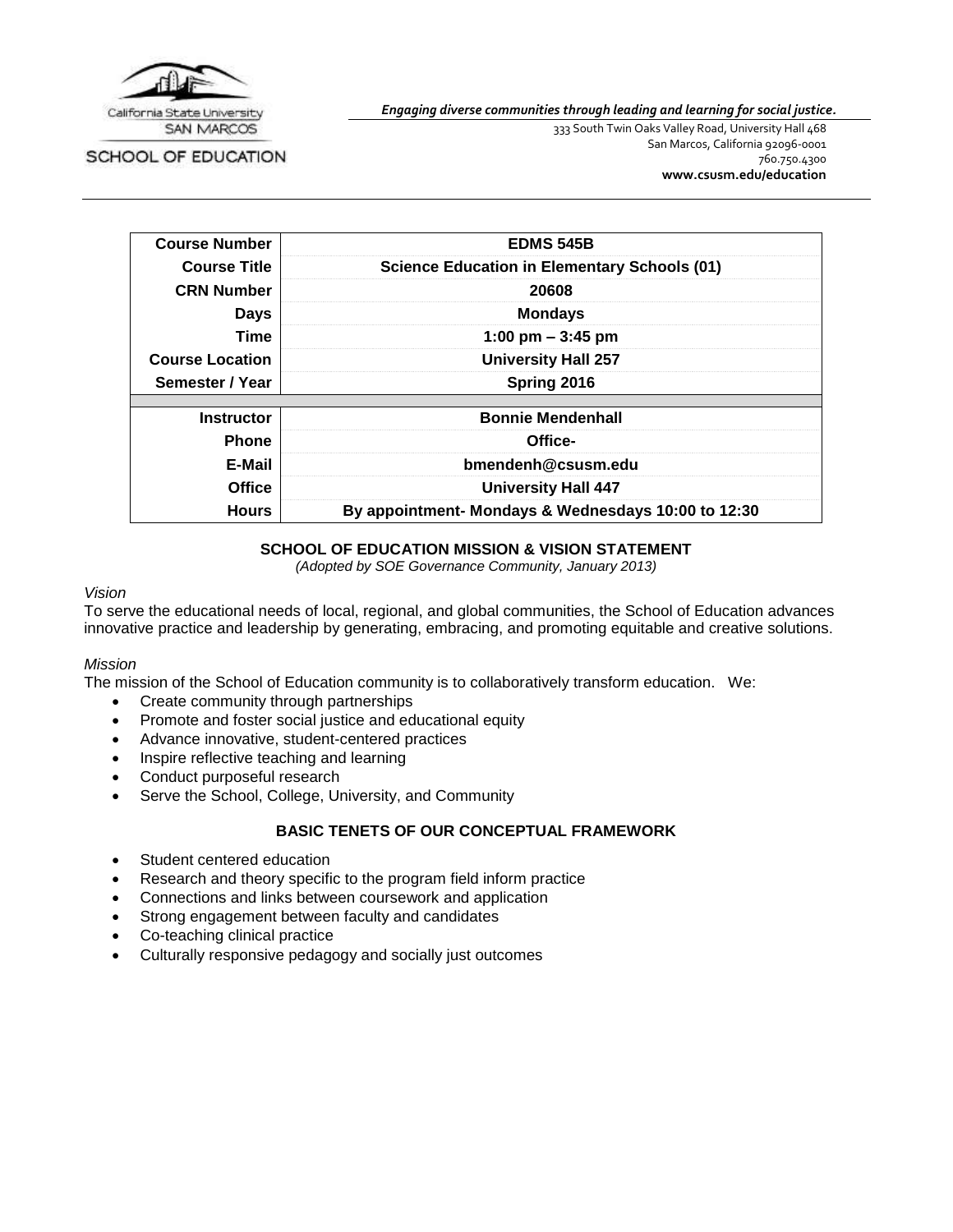# **TABLE OF CONTENTS**

# **COURSE DETAILS**

# <span id="page-1-0"></span>**Course Description**

Focuses on inquiry teaching to include: the Learning Cycle model, science process skills, science themes, scientific attitudes and habits of mind, and methods to involve all children in hands-on lessons. Emphasis is placed on instructional strategies, authentic assessments, exemplary science kits and curricula, as well as on the use of technology in science teaching. Methods of cross-cultural language and academic development are integrated into the course. *Enrollment restricted to students in the ICP.*

Instructor: This course focuses on developing an understanding of theory, methodology, and assessment of science in integrated and inclusive elementary classrooms. This course is aligned with California's SB 2042 Standards, and it is designed to provide a comprehensive overview of the objectives, skills, concepts, experiments, materials, and methods necessary to teach science to elementary school children. A series of individual and team activities will provide you with first-hand experiences in these areas. This course focuses on instructional methods, techniques, materials, lesson planning, curriculum development, organization and assessment in science. The integration of curricular areas is addressed. Methods of cross-cultural language and academic development will be integrated into the course.

# <span id="page-1-1"></span>**Course Prerequisites**

Admission to the Multiple Subject Credential Program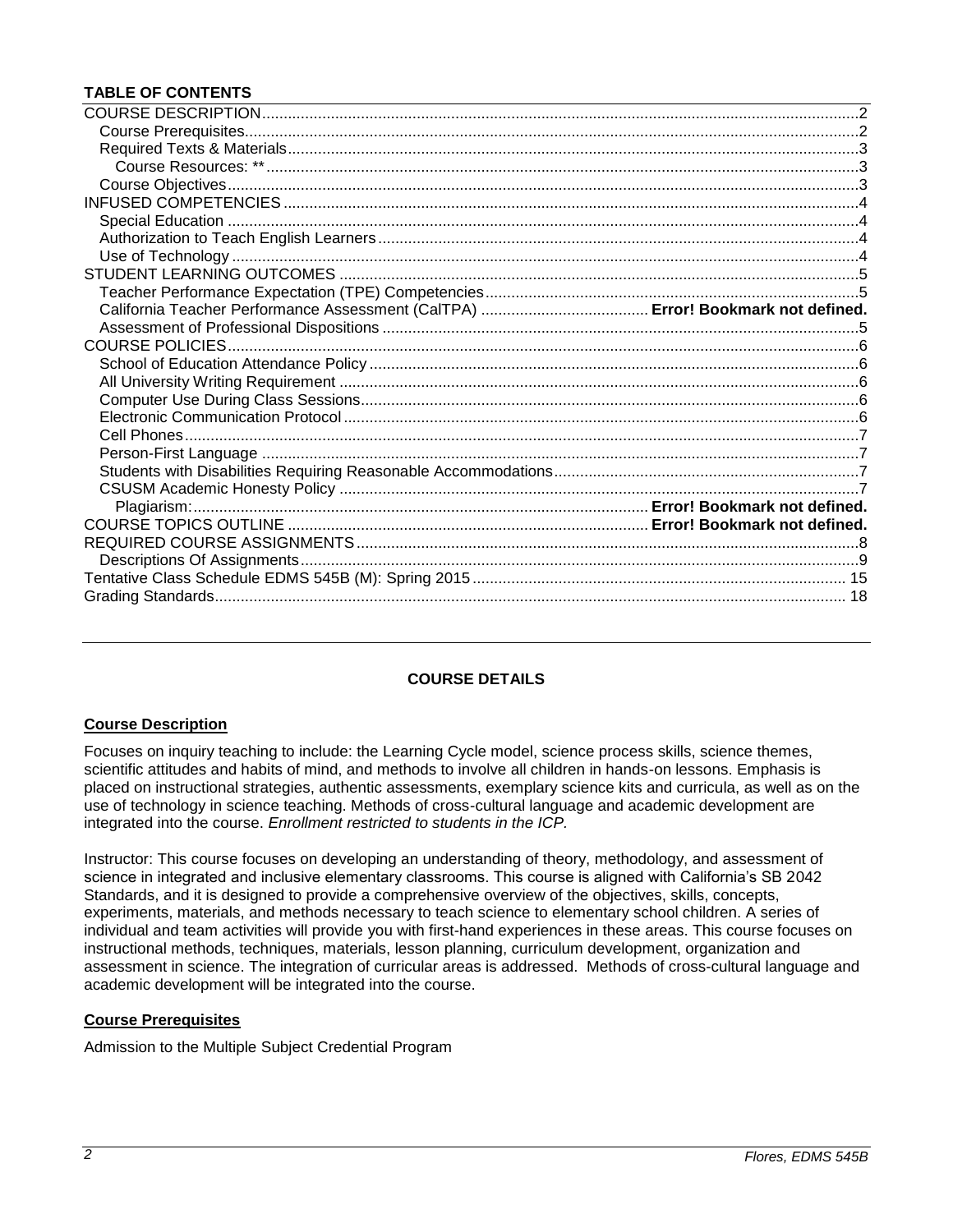## **Credit Hour Policy Statement**

 This is a face-to-face instruction course consisting of one 3.75 hour in class session per week. Students are expected to spend a minimum of two hours outside of the classroom each week for each unit of credit engaged in learning, this means that the minimum out of class study assignment for this course is 7.5 hours.

# <span id="page-2-0"></span>**Required Texts & Materials**

 Friedl, A.E. & Koontz, T.Y. (2005). *Teaching Science to Children: An Inquiry Approach, 6th Ed.* NY: McGraw-Hill. ISBN: 0-07-256395-8

## <span id="page-2-1"></span>**Course Resources: \*\***

- *A Framework for K-12 Science Education: Practices, Cross-Cutting Concepts, and Core Ideas*. Available from:<http://www.nextgenscience.org/framework-k%E2%80%9312-science-education>
- *Next Generation Science Standards* (Achieve, 2013). Available from:<http://www.nextgenscience.org/>
- *Next Generation Science Standards for California Public Schools, K-12* <http://www.cde.ca.gov/pd/ca/sc/ngssstandards.asp>
- *Health Education Content Standards for California Public Schools K-12.* (2008).Sacramento: California Dept. of Education. Available from: <http://www.cde.ca.gov/be/st/ss/documents/healthstandmar08.pdf>

**\*\*** If the hyperlinks do not open a document, copy and paste the URL into a browser.

### <span id="page-2-2"></span>Other handouts and resources will be distributed in class and through the Moodle course site **Course Objectives**

By the end of this course, students should be able to:

- 1. Demonstrate proficiency with inquiry skills of observing, measuring, inferring, classifying, predicting, verifying predictions, hypothesizing, isolating variables, interpreting data, and experimenting.
- 2. Identify exemplary materials (technology and technology resources, curriculum, science programs, textbooks, equipment, ancillary materials) appropriate for K-8 school children.
- 3. Demonstrate knowledge and understanding of the California Science Framework, the California Science Content Standards, and the *Next Generation Science Standards*.
- 4. Demonstrate an understanding of the physical, Earth and life science concepts included in the K-8 California Science Content Standards and how to design lessons to teach the concepts.
- 5. Demonstrate an understanding of the Health Education Standards for California Public Schools and their connection/application to science content standards.
- 6. Plan, teach, and videotape a lesson focusing on a discrepant event in science.
- 7. Apply the Learning Cycle model of instruction as it relates to teaching science in a contemporary manner.
- 8. Identify simulation tools and demonstrate the use of technology to enhance elementary science teaching and learning.
- 9. Demonstrate confidence in leading and performing investigations designed to teach science concepts, science process skills, and scientific attitudes.
- 10. Use authentic methods of assessment to evaluate learning of science concepts and processes.
- 11. Practice strategies to include all students in science (linguistically and culturally diverse, students with disabilities and other students with special needs).
- <span id="page-2-3"></span>12. Use reflection as a tool to increase conceptual understanding of science concepts and the ability to improve teaching.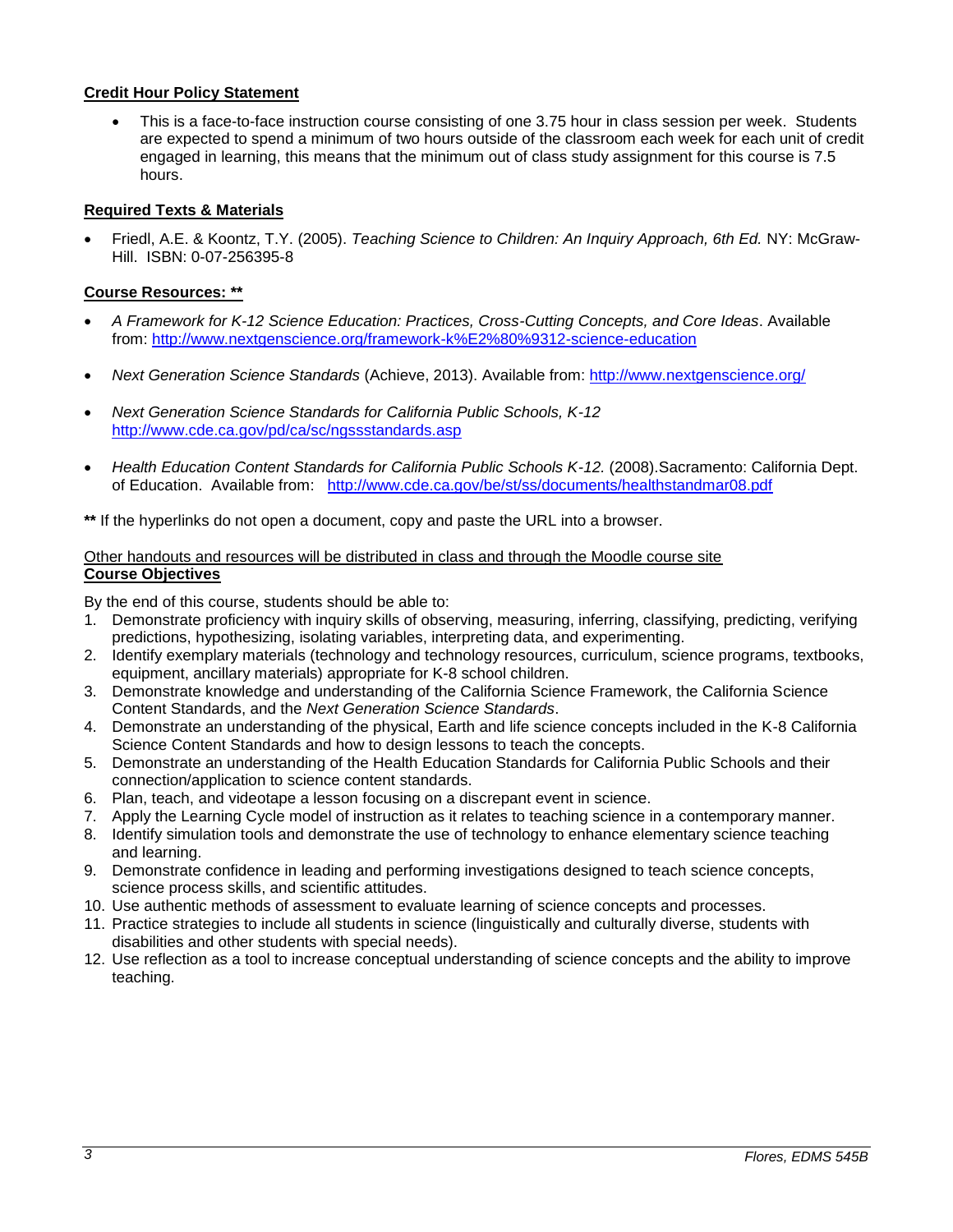# **COURSE LEARNING OUTCOMES**

Upon successful completion of this course, students will be able to plan California K-8 Grade Science Content Standards based learning objectives and assessments and create lesson plans for instruction in hands on science inquiry, investigation and learning designed to meet diverse student learning needs to include the following topics appropriate to the grade level they are teaching:

- The Nature of Science
- Discrepant Events in Science Teaching
- The Learning Cycle Model of Teaching
- Learning Cycle Science Lesson Demonstrations
- Developing Essential Questions for Teaching Science
- Concept Mapping and Writing Science Concept Definitions
- SDAIE Strategies in Science: Teaching Science to English Learners
- Inclusion and Teaching Science to Students with Special Needs
- Differentiating Instruction and Assessment in Science
- Authentic Assessments in Science
- Infusing Writing Activities in Science Lessons
- Science Curriculum Kits and State Approved Texts
- Science Process Skills and Scientific Attitudes
- Current Issues in Science Education
- Infusing Technology Tools into Science Planning and Teaching
- Science Projects, Student Research, Science Fairs
- Safety in the Science Class

## **INFUSED COMPETENCIES**

#### <span id="page-3-0"></span>**Special Education**

Consistent with the intent to offer a seamless teaching credential in the College of Education, this course will demonstrate the collaborative infusion of special education competencies that reflect inclusive educational practices.

#### <span id="page-3-1"></span>**Authorization to Teach English Learners**

This credential program has been specifically designed to prepare teachers for the diversity of languages often encountered in California public school classrooms. The authorization to teach English learners is met through the infusion of content and experiences within the credential program, as well as additional coursework. Candidates successfully completing this program receive a credential with authorization to teach English learners. *(Approved by CCTC in SB 2042 Program Standards, August 02)*

#### <span id="page-3-2"></span>**Use of Technology**

This course infuses technology competencies to prepare candidates to use such tools, emphasizing their use in both teaching practice and student learning. Students are expected to demonstrate competency in the use of various forms of technology (i.e. word processing, electronic mail, Moodle, use of the Internet, and/or multimedia presentations). Specific requirements for course assignments with regard to technology are at the discretion of the instructor. Please keep a digital copy of all assignments for use in your teaching portfolio. Some assignments will be submitted online and some will be submitted in hard copy as well. Specific details will be given in class.

<span id="page-3-3"></span>You must use your Moodle and campus e-mail accounts for this class. The best way to contact me is by e-mail.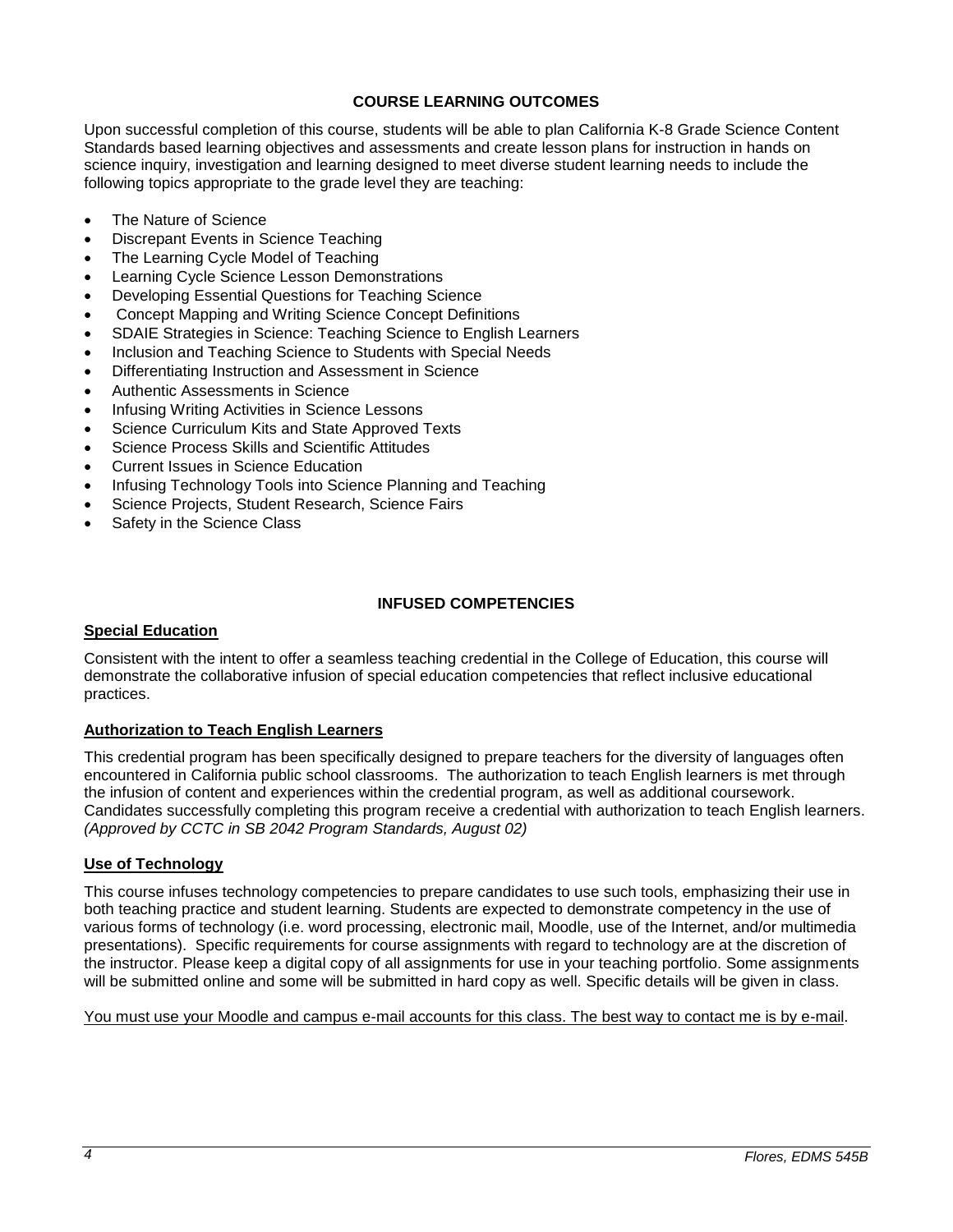# **STUDENT LEARNING OUTCOMES**

# <span id="page-4-0"></span>**Teacher Performance Expectation (TPE) Competencies**

The course objectives, assignments, and assessments have been aligned with the CTC standards for the Multiple Subject Credential. This course is designed to help teachers seeking a California teaching credential to develop the skills, knowledge, and attitudes necessary to assist schools and districts in implementing effective programs for all students. The successful candidate will be able to merge theory and practice in order to realize a comprehensive and extensive educational program for all students. You will required to formally address the following TPEs in this course:

# **TPE Primary Emphases in EDMS 545**:

- TPE 1a-Subject Specific Pedagogical Skills for MS Teaching Assignments (Science)
- TPE 5-Student Engagement

# **TPE Secondary Emphases in EDMS 545**:

- 
- 
- TPE 4-Making Content Accessible TPE 7-Teaching English Learners
- TPE 9-Instructional Planning TPE 14-Educational Technology in Teaching and Learning

## <span id="page-4-1"></span>**Teacher Performance Assessment**

Beginning July 1, 2008 all California credential candidates must successfully complete a state-approved Teacher Performance Assessment (TPA), as part of the credential program of preparation. During the 2015-16 academic year the CSUSM credential programs will use either the CalTPA (California Teacher Performance Assessment) or the edTPA (Educative Teacher Performance Assessment).

Check with your program coordinator to determine which assessment is used for your credential program.

# **CalTPA**

To assist with your successful completion of the CalTPA, a series of informational seminars are offered over the course of the program. TPA related questions and logistical concerns are to be addressed during the seminars. Your attendance to TPA seminars will greatly contribute to your success on the assessment. The CalTPA Candidate Handbook, TPA seminar schedule, and other TPA support materials may be found on the SOE website:

<http://www.csusm.edu/education/CalTPA/ProgramMaterialsTPA.html>

## **edTPA**

Beginning in fall 2015, for newly entering initial candidates, the CSUSM assessment system is the edTPA. To assist with your successful completion of the edTPA, a capstone class is part of your curriculum. In this class edTPA related questions and logistical concerns are addressed. Additional support materials are available on the edTPA website: [http://www.edtpa.com/PageView.aspx?f=GEN\\_Candidates.html](http://www.edtpa.com/PageView.aspx?f=GEN_Candidates.html)

Additionally, to support your success in your credential program and with TPA, SOE classes use common pedagogical language, lesson plans (lesson designs), and unit plans (unit designs).

## **Assessment of Professional Dispositions**

Assessing a candidate's dispositions within a professional preparation program is recognition that teaching and working with learners of all ages requires not only specific content knowledge and pedagogical skills, but positive attitudes about multiple dimensions of the profession. The School of Education has identified six dispositions – social justice and equity, collaboration, critical thinking, professional ethics, reflective teaching and learning, and life-long learning—and developed an assessment rubric. For each dispositional element, there are three levels of performance - *unacceptable*, *initial target*, and *advanced target*. The description and rubric for the three levels of performance offer measurable behaviors and examples.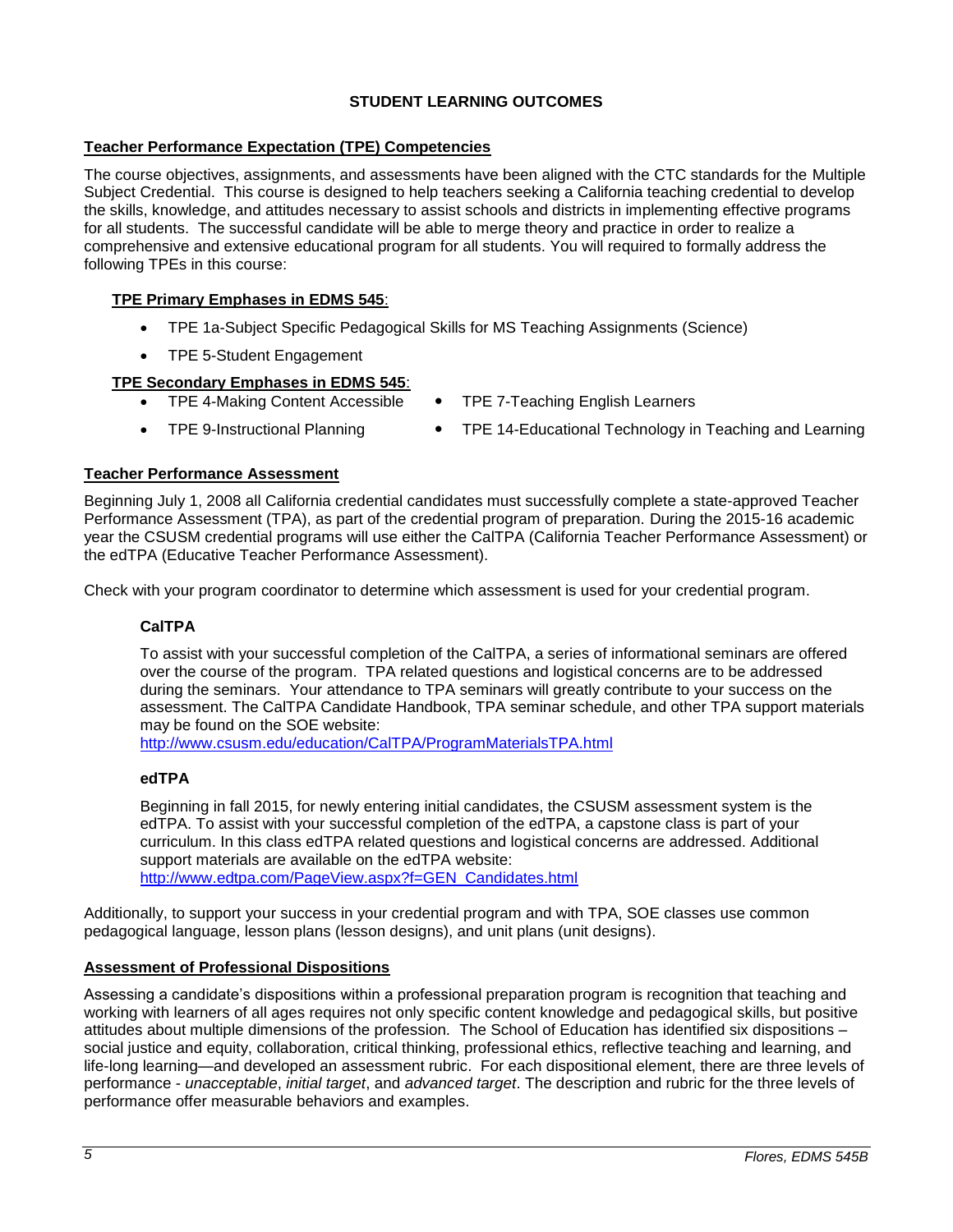The assessment is designed to provide candidates with ongoing feedback for their growth in professional dispositions and includes a self-assessment by the candidate. The dispositions and rubric are presented, explained and assessed in one or more designated courses in each program as well as in clinical practice. Based upon assessment feedback candidates will compose a reflection that becomes part of the candidate's Teaching Performance Expectation portfolio. Candidates are expected to meet the level of *initial target* during the program.

# **COURSE POLICIES**

## <span id="page-5-1"></span><span id="page-5-0"></span>**School of Education Attendance Policy**

Due to the dynamic and interactive nature of courses in the School of Education, all candidates are expected to attend all classes and participate actively. At a minimum, candidates must attend more than 80% of class time, or s/he may not receive a passing grade for the course at the discretion of the instructor. Individual instructors may adopt more stringent attendance requirements. Should the candidate have extenuating circumstances, s/he should contact the instructor as soon as possible. *(Adopted by the COE Governance Community, December, 1997).*

For this class, **if you are absent 2 class sessions, your highest possible grade is a "B". If you are absent 3 class sessions, your highest possible grade is a "C+". Late arrivals and early departures** will lower your course grade. For every two times that you are late and/or leave early, your course grade will be lowered by one letter grade. If you have an emergency, or very extenuating circumstances, please see the instructor to make arrangements accordingly. Absences do not change assignment due dates. If you find that you cannot attend class due to an emergency or very extenuating circumstances, please email any due assignments by the start of the class session it is due. NOTE: With few exceptions, late assignments will not be accepted.

## <span id="page-5-2"></span>**All University Writing Requirement**

In keeping with the All-University Writing Requirement, all courses must have a writing component of at least 2,500 words (approximately 10 pages), which will be administered in a variety of ways in this course including lesson plans, assessment assignments, course text reading responses and concept maps, reflections on authentic teaching experiences with elementary children, and forum discussions.

#### <span id="page-5-3"></span>**Computer Use During Class Sessions**

You are welcome to use a laptop computer in class (in fact, it is highly encouraged to bring your laptop to class for various activities and for researching) when working on class assignments, for example. However, you will need to save checking email or other personal computer use for time outside of class. Most students find it disruptive when they are focusing on class activities or listening to presentations and can hear keyboarding in the classroom. Please be considerate of your instructor and peers in this regard. It is greatly appreciated by all!

#### <span id="page-5-4"></span>**Electronic Communication Protocol**

Electronic correspondence is a part of your professional interactions. If you need to contact the instructor, e-mail is often the easiest way to do so. It is my intention to respond to all received e-mails in a timely manner. Please be reminded that e-mail and on-line discussions are a very specific form of communication, with their own nuances and etiquette. For instance, electronic messages sent in all upper case (or lower case) letters, major typos, or slang, often communicate more than the sender originally intended. With that said, please be mindful of all e-mail and on-line discussion messages you send to your colleagues, to faculty members in the School of Education, or to persons within the greater educational community. All electronic messages should be crafted with professionalism and care.

Things to consider:

- Would I say in person what this electronic message specifically says?
- How could this message be misconstrued?
- Does this message represent my highest self?
- Am I sending this electronic message to avoid a face-to-face conversation?

<span id="page-5-5"></span>In addition, if there is ever a concern with an electronic message sent to you, please talk with the author in person in order to correct any confusion.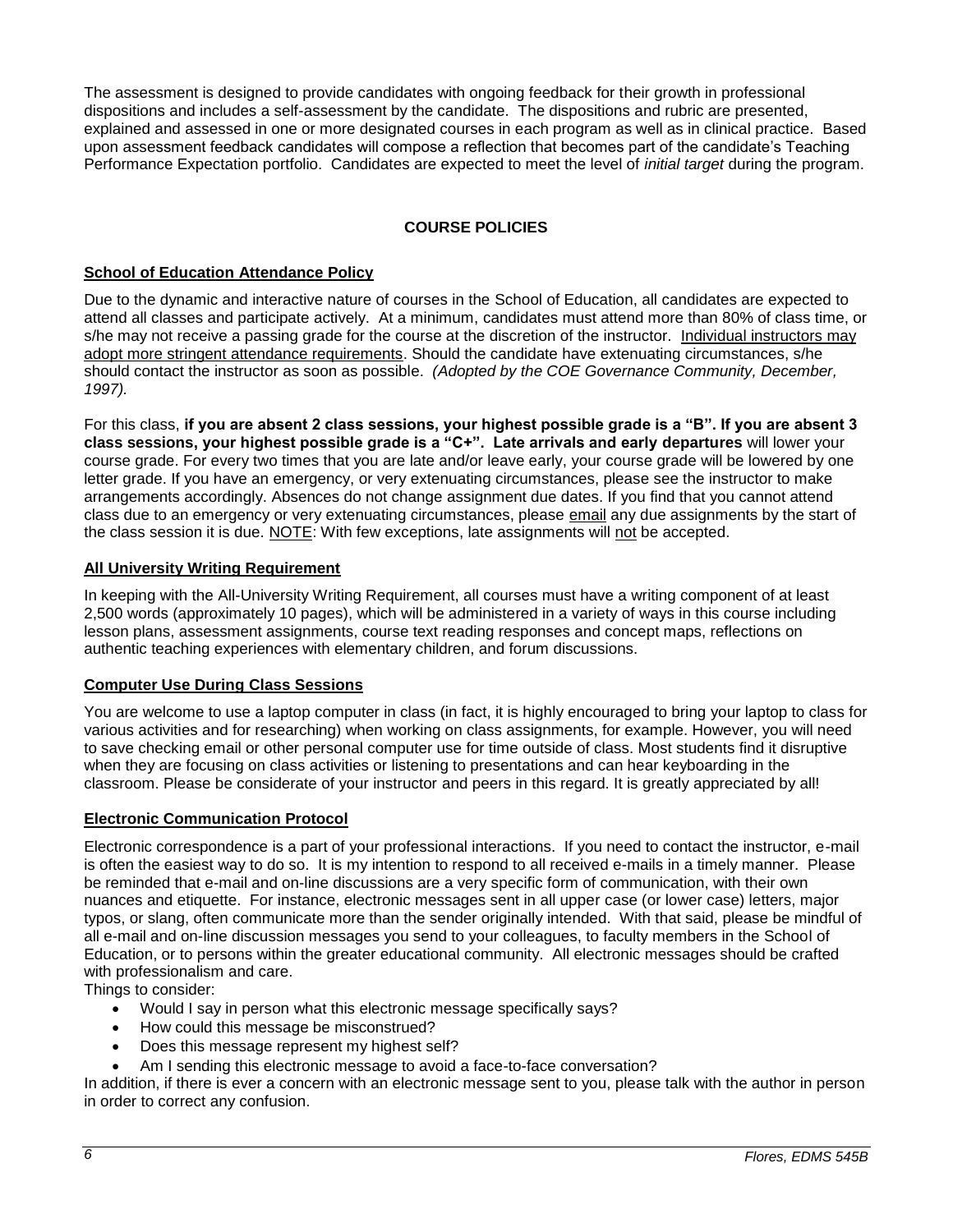# **Cell Phones**

Please turn off your cell phone before the start of each class. In addition, there will be no texting during class. It is unprofessional for teachers to use their cell phone during meetings with peers or during professional development activities (our class is considered professional development!). Your consideration will be appreciated by peers.

# <span id="page-6-0"></span>**Person-First Language**

Use "person-first" language in all written and oral assignments and discussions (e.g., "student with autism" rather than "autistic student"). Disabilities are not persons and they do not define persons, so do not replace personnouns with disability-nouns. Further, emphasize the person, not the disability, by putting the person-noun first.

### <span id="page-6-1"></span>**Students with Disabilities Requiring Reasonable Accommodations**

Students with disabilities who require reasonable accommodations must be approved for services by providing appropriate and recent documentation to the Office of Disabled Student Services (DSS). This office is located in Craven Hall 4300, and can be contacted by phone at (760) 750-4905, or TTY (760) 750-4909. Students authorized by DSS to receive reasonable accommodations should meet with their instructor during office hours or, in order to ensure confidentiality, in a more private setting.

#### <span id="page-6-2"></span>**CSUSM Academic Honesty Policy**

Students will be expected to adhere to standards of academic honesty and integrity, as outlined in the Student Academic Honesty Policy. All assignments must be original work, clear and error-free. All ideas/material that are borrowed from other sources must have appropriate references to the original sources. Any quoted material should give credit to the source and be punctuated accordingly.

Academic Honesty and Integrity: Students are responsible for honest completion and representation of their work. Your course catalog details the ethical standards and penalties for infractions. There will be zero tolerance for infractions. If you believe there has been an infraction by someone in the class, please bring it to the instructor's attention. The instructor reserves the right to discipline any student for academic dishonesty, in accordance with the general rules and regulations of the university. Disciplinary action may include the lowering of grades and/or the assignment of a failing grade for an exam, assignment, or the class as a whole.

Incidents of Academic Dishonesty will be reported to the Dean of Students. Sanctions at the University level may include suspension or expulsion from the University.

Refer to the full Academic Honesty Policy at: [http://www.csusm.edu/policies/active/documents/Academic\\_Honesty\\_Policy.html](http://www.csusm.edu/policies/active/documents/Academic_Honesty_Policy.html)

#### **Plagiarism**

As an educator, it is expected that each candidate (course participant) will do his/her own work, and contribute equally to group projects and processes. Plagiarism or cheating is unacceptable under any circumstances. If you are in doubt about whether your work is paraphrased or plagiarized see the Plagiarism Prevention for Students website [http://library.csusm.edu/plagiarism/index.html.](http://library.csusm.edu/plagiarism/index.html) If there are questions about academic honesty, please consult the University catalog.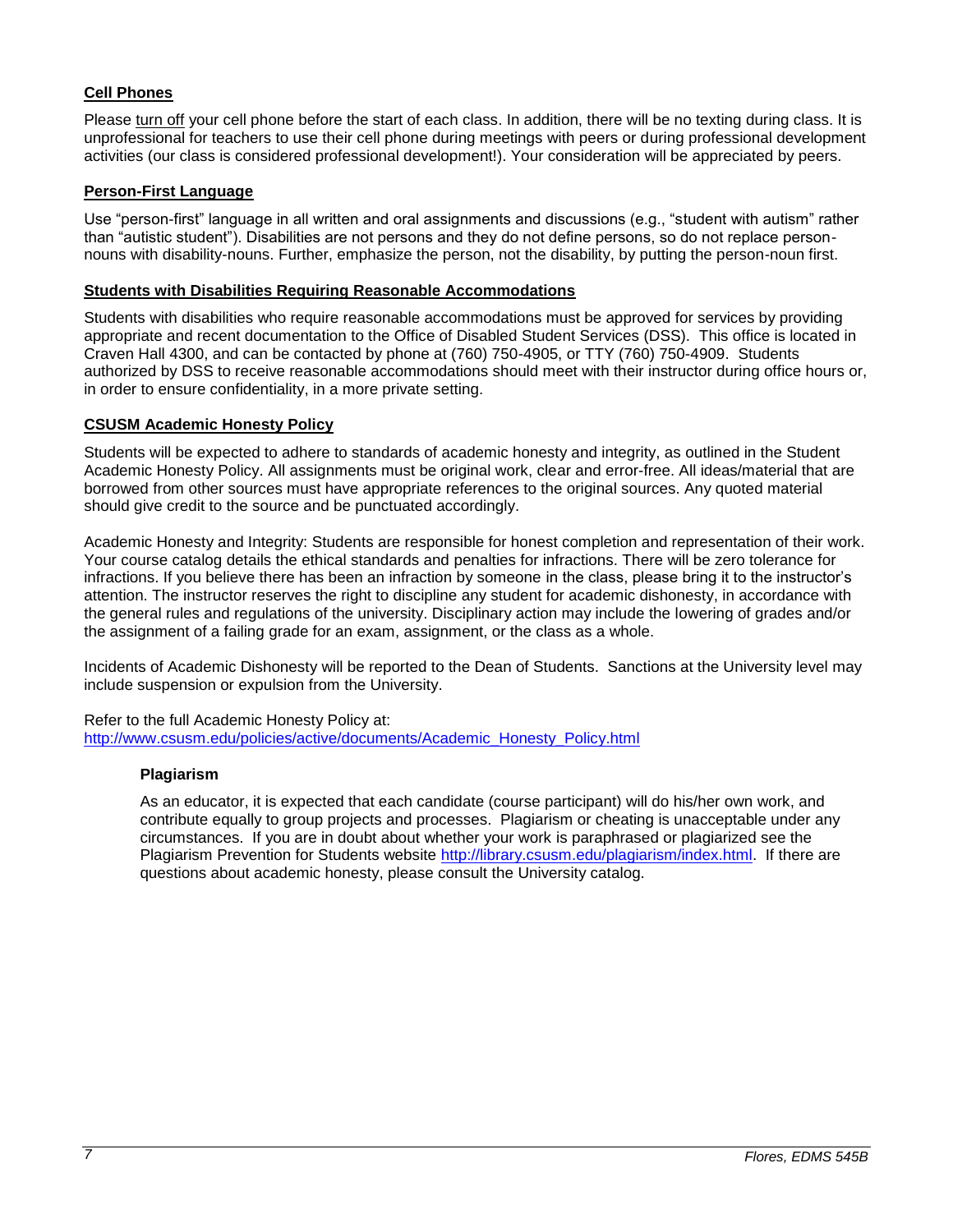# **REQUIRED COURSE ASSIGNMENTS**

<span id="page-7-0"></span>The following assignments contribute to the final, overall course grade. A weighted percentage (percentage scale) is given for each assignment. Each written assignment is expected to have a clear organizational presentation and be free of grammar, punctuation and spelling errors. There will be a reduction in points for the above mentioned errors. Late assignments are not accepted. Prepare carefully for class, and be ready to discuss readings and assignments thoughtfully.

|    | 1. Active Participation and Collaboration (all or nothing credit given)               | 5%         |
|----|---------------------------------------------------------------------------------------|------------|
|    | 2. Book Club: Reading Responses and Concept Maps (Individual)                         | 15%        |
| 3. | Next Generation Science and Health Standards Tasks and Presentation – (Indiv. & Grp). | 10%        |
|    | 4. Discrepant Event Lesson Plan, Presentation, Videotape – (In pairs)                 | <b>20%</b> |
| 5. | Discrepant Event Reflection Journal – (Individual)                                    | 10%        |
|    | 6. Invention Convention Assignment (In pairs)                                         | 15%        |
| 7. | Capstone Related Hands-On Lesson Sketch (ID 381 Capstone group)                       | 10%        |
| 8. | Discrepant Events Teaching Sessions – (Individual)                                    | 15%        |

**NOTE***:* Each student is responsible for ensuring that assignments are submitted correctly and on time. Most assignments will be submitted in hard copy at the start of class (per course schedule), and some specific assignments will also be submitted electronically to Moodle as class resources. Keep a digital copy of all assignments for your credential program electronic portfolio.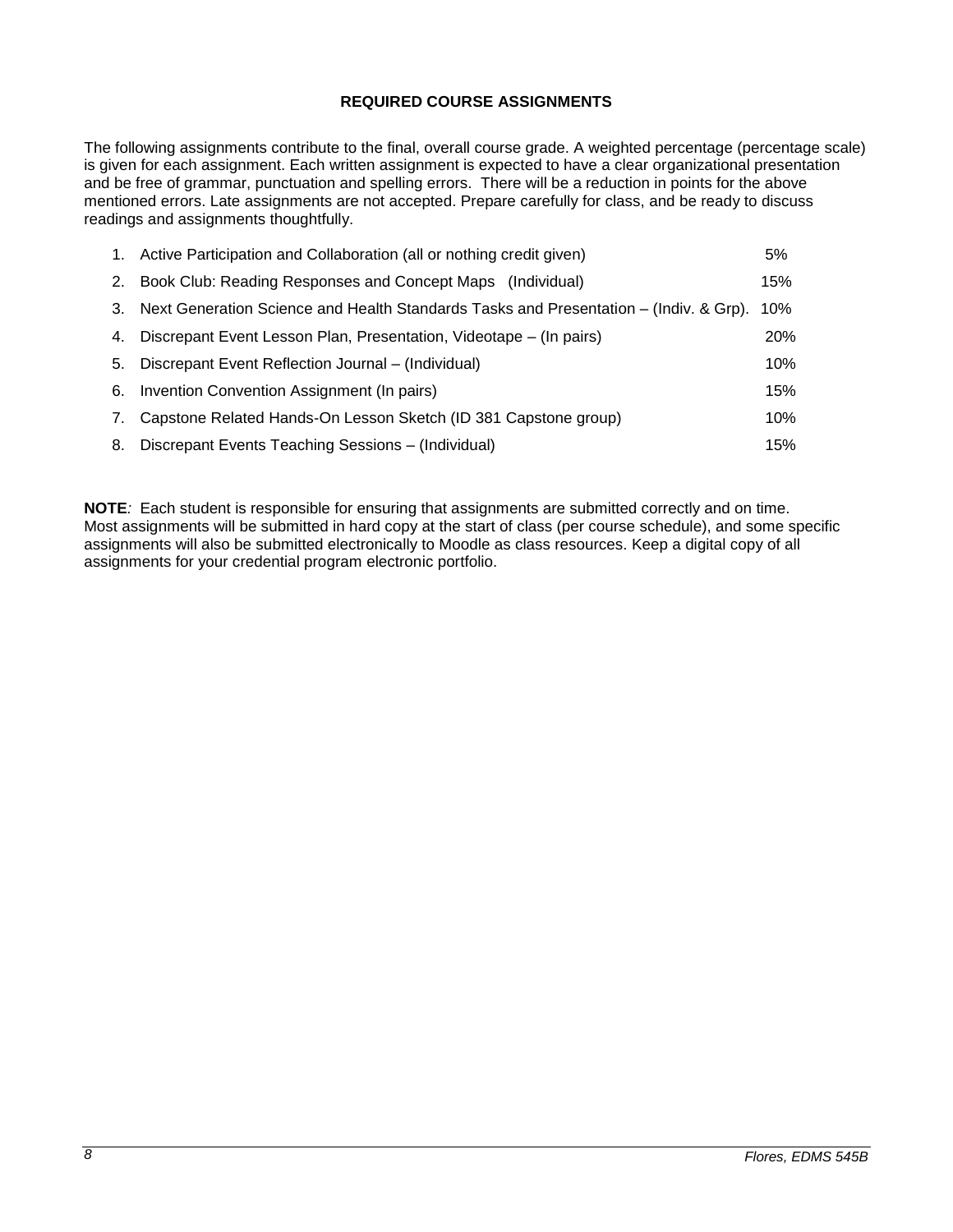# <span id="page-8-0"></span>**Descriptions Of Assignments**

## **1. Active Participation and Collaboration - 5% (**all or nothing credit)

Teacher education is a professional preparation program and students will be expected to adhere to standards of dependability, professionalism, and academic honesty (refer to rubric attached to this syllabus). Grading will include a component of "professional demeanor." Students will conduct themselves in ways that are generally expected of those who are entering the education profession, including the following:

- On-time arrival to all class sessions and attendance for the entire class period
- Advance preparation of readings and timely submission of assignments
- A **POSITIVE** attitude at **ALL** times
- Active participation in all class discussions and activities
- Respectful interactions and courteous language with the instructor and other students in all settings
- Carefully considered, culturally aware approaches to solution-finding

**Class Discussions and Participation:** Students will engage in active learning each class session, and will be expected to actively participate. You may lose points for lack of participation based on the following criteria:

- Do you participate in class discussions productively, sharing your knowledge and understandings?
- Do you interact productively with your peers, taking on a variety of roles (leader, follower, etc.)?
- Do you contribute appropriately to group work—do you "do your share"?
- Are you able to accept others' opinions?
- Are you supportive of others' ideas?
- Do you support your peers during their presentations?
- Can you monitor and adjust your participation to allow for others' ideas as well as your own to be heard?

#### **2. Book Club: Reading Responses and Concept Maps - 15%** (Individual)

You will be pre-assigned to a Book Club group in the first class session. Each week your pre-assigned group will decide which group member will read which of 3 text chapters: Each group member will:

i. Choose one chapter each week from the assigned readings and provide evidence of having read and understood the major content of the chosen chapter. You may choose to demonstrate your knowledge of **ALL** of the Big Ideas contained in the readings by preparing a graphic organizer, a concept map, a bulleted list, drawings or another method of your choice. The complete list of choices is located in a Moodle course folder. Please ensure that **ALL** of the main ideas are included in your reading response, regardless of your choice of format. **Of the six total Reading Responses, THREE concept maps are required (your choice of which 3 chapters).**

**Note:** Do not include chapter science activities in your reading responses and concept maps. These application activities bring the concepts to life and are intended to promote your understanding of science concepts.

- ii. Engage in classroom activities that are designed for you to demonstrate your understanding of the text and other readings. You and your group members will each teach each other your chapter concepts during the Book Club sessions at the beginning of each class session. Please ensure that you are well prepared to teach your peers—they'll be depending on you! Please provide each of your group members with a hard copy of your chapter reading format.
- **3. Next Generation Science Standards (NGSS) and Health Education Standards Activity - 10%** Purpose of the assignment: To provide an indepth introduction to the NGSS as a framework and foundation for you to begin to create science curriculum in other course assignments.

## **Task I A: Grade level Next Generation Science Standards Response: (Individual) – 25 pts.**

 Using the NGSS for your chosen grade level, pick ONE Performance Expectation (PE) from EACH standard. For each PE, come up with a brief description of an activity that children in that grade can do. You should end up with a standard, a PE, and a 3-4 sentence description of an activity. See examples on page 9 for what your sections should look like. Depending on the grade level, you might have fewer or more sections.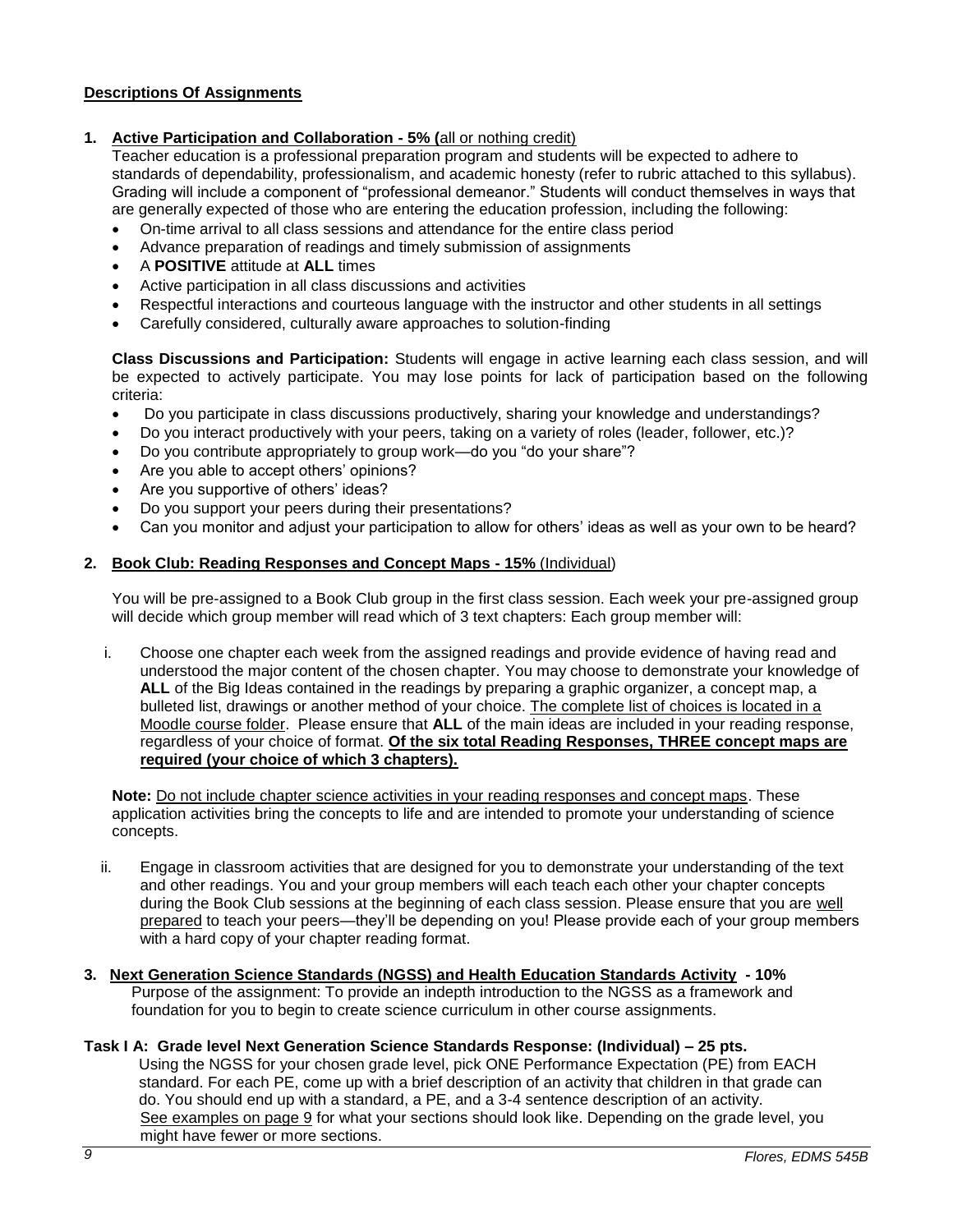#### **NOTE: These must be hands-on science activities, not Internet research or writing activities!!!**

### **Task I B: Grade level Health Education Content Standards Response (Individual) – 5 pts.**

The Health Education Content Standards for California Public Schools are categorized into 8 Health Content Standards: Essential Health Concepts; Analyzing Health Influences; Assessing Valid Health Info; Interpersonal Communication; Decision Making; Goal Setting; Practicing Health Enhancing Behaviors; and Health Promotion. These 8 content standards are included in 6 Health Content Areas: Nutrition and Physical Activity; Growth, Development & Sexual Health; Injury Prevention and Safety; Alcohol, Tobacco, and Other Drugs; Mental, Emotional, and Social Health; and Personal and Community Health.

For the same grade level assigned to you for Task I A, you will select one Health Content Standard under one of the Health Content Areas and write an activity that students in that grade level can do.

You should end up with one section for Health Education, which includes one Health Content area, one Health Content Standard, and a 3-4 sentence description of an activity that reflects both.

## **Hard Copy due date: Class session 2. Upload your Task I A AND Task I B (as ONE document) to Moodle session 2.**

The complete write up for Tasks I A and I B should be no more than two pages. See page 9.

### **Task II: Team lesson sketch (10 pts.), preparation, and presentation (10 pts.) – (in class with your team)** – **20 pts. total**

 Get together with your team. Look at the activities that were collectively written up for Task I A. Choose one activity. Then…

- As a team, word process a lesson sketch/description for the activity (with a lesson title, NGSS standard and Performance Expectation, learning objectives, an assessment plan, and a detailed description of the activity). Make sure you write out the standard and PE on which your lesson plan is based. Add the group lesson sketch to the group PPT below.
- As a team, come up with a brief overview of the NGSS Standards for your grade. Don't try to give us every single line of the standards. Summarize in such a way (use bullet points) that we see generally what students are supposed to learn in your grade level--the Big ideas. On a PPT, list the bulleted competencies indicated in the NGSS for your grade. Upload your group PPT to Moodle session 2.
- Each team member should also add to the group PPT his/her Health Content Standard/Health Content Area idea (i.e., Task I B)
- In about 12 minutes, present your lesson plan sketch and science standards overview to the class. Be prepared to explain why your lesson activity represents really good science for kids.

 Your grade for this assignment will be based on the content and quality of your presentation, and on the level of collaboration with your team.

Hard Copy of Lesson Sketch due date: Class session 2: Upload the group lesson sketch done for Task II and the group PPT to Moodle session 2.

## **Note: One group member, place the group lesson sketch in your course folder with all team members' names on the lesson sketch.**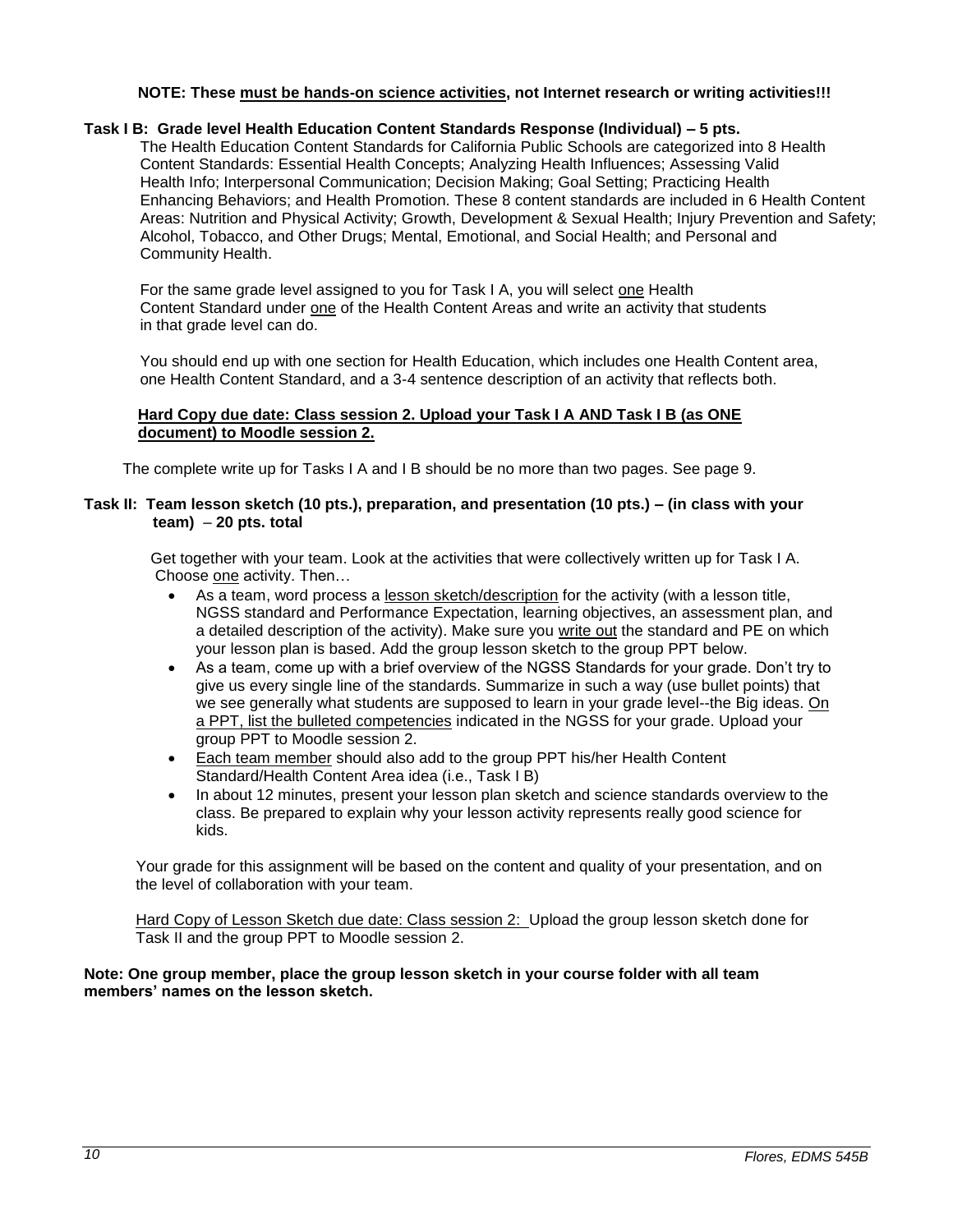# **Sample Response to Assignment Tasks I A and I B**.

# **Grade Four: Next Generation Science Standards**

Standard 4-PS3: Physical Science - Energy

Performance Expectation 4-PS3-4: Apply scientific ideas to design, test, and refine a device that converts energy from one form to another.

Activity:

Using one flashlight bulb, one insulated copper wire, and one D-battery, students will determine how to create a complete electrical circuit in order to light the bulb. Students will then use 3 insulated copper wires, one flashlight battery, a battery holder, one D-cell battery, and a brass brad inserted into a 3x5 note card to create a switch that turns the light bulb on and off.

Standard 4-PS4: Physical Science – Waves and Their Applications in Technologies for Information Transfer Performance Expectation 4-PS4-2: Develop a model to describe that light reflecting from objects and entering the eyes allows objects to be seen.

Activity

Using a prism and a flashlight, each student will separate the component colors of white light through refraction by shining the flashlight through the prism onto a white surface (e.g., a white wall, a whiteboard) in the classroom. Using color paddles and a flashlight, student triads will explore how to produce white light.

Standard 4-LS1: From Molecules to Organisms: Structures and Processes Performance Expectation 4-LS1-1: Construct an argument that plants and animals have internal and external structures that function to support survival, growth, behavior, and reproduction. Activity

Using a fresh, white carnation flower placed overnight in a vase containing food coloring and water, students will use a scalpel to dissect the stem to reveal that the colored water was transported through the xylem to the flower through capillary action occurring from the roots to stem to flower.

#### Standard 4-ESS1: Earth's Place in the Universe

Performance Expectation 4-ESS1-1: Identify evidence from patterns in rock formations and fossils in rock layer to support an explanation for changes in a landscape over time.

Activity: How Do Geologists Study the Earth's Interior? The teacher will prepare 3 different colors of cake batter and layer the 3 colored batters (vary layers in each cupcake) in foil baking muffin cups. Drop in small pieces of seashells and dried plant leaves into one specific layer (vary each cupcake). Top each cupcake with frosting (after baking) to model soil. Each student will use a transparent plastic straw, a toothpick, and a piece of paper folded into 4 sections. One section is a prediction of what the inside of the cupcake might be. The remaining 3 sections are drawings of core samples using the straw cut to appropriate lengths.

Standard 4-ESS2: Earth's Systems

Performance Expectation 4-ESS2-2: Analyze and interpret data from maps to describe patterns of Earth's features.

Activity: Using a foam mountain kit, students will construct a mountain and identify the base, peak, and elevation. Using each piece, students will first construct a topographic map and identify contour lines, the contour interval, and slope steepness. Students will then construct a mountain profile using the data generated from the topographic map.

Standard 4-ESS3: Earth and Human Activity

Performance Expectation 4-ESS3-2: Generate and compare multiple solutions to reduce the impacts of natural Earth processes on humans.

Activity: Using 30 toothpicks and 30 mini-marshmallows, each student will construct an earthquake resistant structure using cubes and triangles that will be tested in a rectangular pie pan with solidified Jello**®**. Students may cut toothpicks in half to build their structure. The teacher will shake each pie pan using horizontal motions (gentle pressure, mid-pressure, violent pressure) to simulate horizontal movement of an earthquake.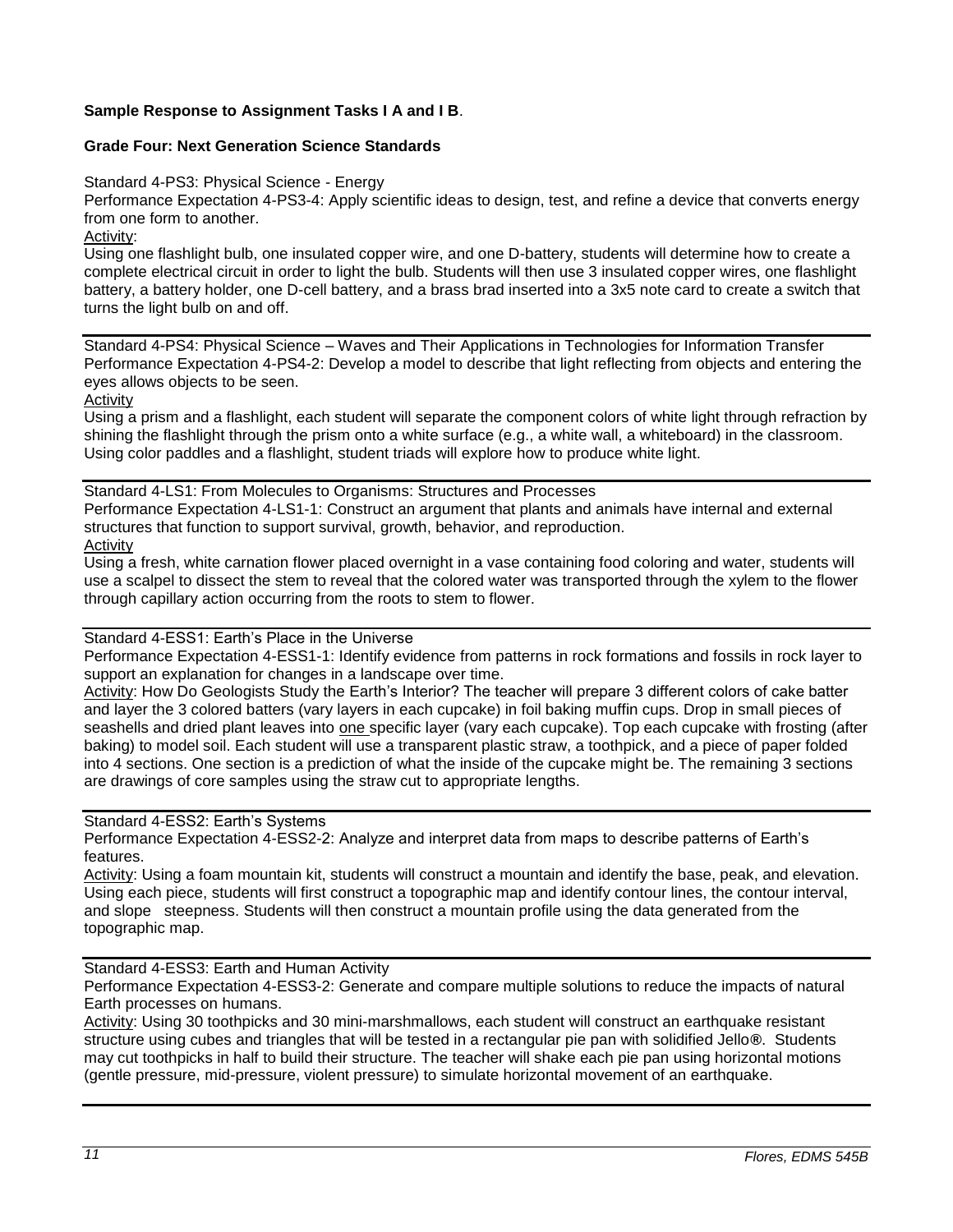Health Content Area: Nutrition and Physical Activity

Health Content Standard 1.8.N - Identify ways to increase and monitor physical activity*.*

Activity: In pairs, students will take turns in a jump rope activity. Starting with 5 jumps and increasing the jumps by 5, they will observe and record the maximum number of jumps that their partner can comfortably complete.

## **4. Discrepant Event Lesson Elements and Description – 20%**

An attention getting, thought-provoking approach to initiate inquiry in science is through the use of **Discrepant Events (DE)**. Discrepant Events are phenomena that seem to run contrary to what we normally expect. The outcomes or results are very different from what we might think would happen or should be happening. A discrepant event puzzles the observer and leaves him/her at a loss to explain what has taken place, causing him or her to wonder why the event occurs as it did. Situations that are contrary to what a person expects cause him or her to wonder what is taking place, resulting in cognitive disequilibrium. Like a hard-boiled egg that can squeeze inside a narrow neck bottle, or observing water flowing upwards, these occurrences tend to move students from a state of cognitive equilibrium to a state of cognitive dissonance or disequilibrium.

In this assignment, you and a partner will plan, implement, and videotape a discrepant event to first practice with and videotape a student or small group of students of your choice and then present the activity to your cohort peers. **The complete and detailed guidelines for this assignment are located in the course Moodle.** 

*On the day of your DE presentation, please begin the lesson by turning in 1 hard copy of your completed Discrepant Event Graphic Organizer/ Matrix and data sheets (if applicable) to me. NOTE: Please provide in stapled form—unstapled lessons will not be accepted.* 

### **Note: The Discrepant Event Lesson Template/Organizer and Presentation/Lesson Rubric are located on the Moodle course.**

#### **You must also include/attach at the end of your DE template/organizer:**

- **a. Science Content Background:** 1 page (1.5 line spacing) summary of the **science content background** that **teachers** need to know to effectively teach the lesson (goes beyond lesson content knowledge a teacher needs to know).
- **b.** References: Title, author, publisher, year of all resources consulted for lesson plan concepts, ideas, and activities.
- **5.** Discrepant Event Journal –Based on working with Children (Individual) -10%
	- After you have done your discrepant event with a student or students AND videotaped the event, look at your notes and think about how it went. You may realize that your event needs to be modified before you do it with our class.
	- Write a description of what happened, with special attention to what the child/children said and did. Analyze the child's/children's response: what portions of the event, and to what extent, did the child/children understand what was happening? Why or why not?
	- **Be very specific and clear about what the child(ren) did, said, and how he/she/they responded to the DE activity. The reflection should be thorough, thoughtfully written, and detailed to receive full credit.**
	- **Note: Do not turn in a DE Reflection if you did not videotape the DE teaching event. The video substantiates that you did, in fact, teach your team DE to a student or students. Please consider that this assignment is 10% of your course grade.**
	- **Due no later than session 13 of the course—no exception!**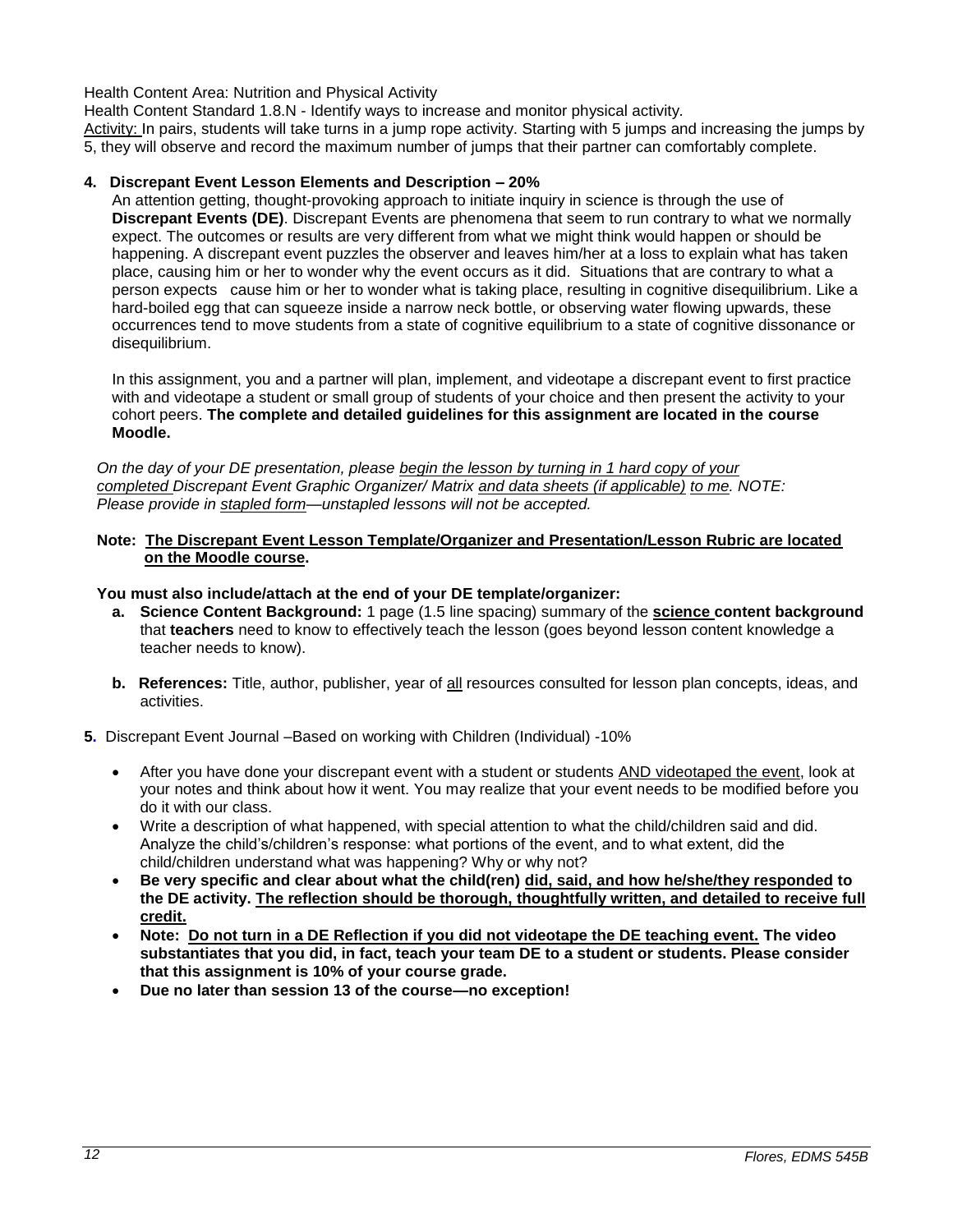## **6**. **Invention Convention – 15%**

Invention is a creative outgrowth of process science. Fostering the development of important science skills is an ongoing challenge. Students should be given opportunities to solve problems, think, creatively, experiment, and work with data throughout the school year. The Invention Convention is an event that gives students an opportunity to demonstrate these skills independently as they invent a new product or process. The Invention Convention can be a classroom, school, or district-wide science event. This science event is designed to encourage students to apply basic science skills in a creative and productive manner. Participants are encouraged to identify a need or to solve a problem by following the same steps and procedures that an inventor would follow in patenting an invention. Once a need or a problem has been identified, students are directed to use problem-solving and creative-thinking skills to invent a product or process that would fill the need or overcome the problem. Communication and research skills are also greatly enhanced throughout the invention procedure.

 In this assignment, you and a group of peers will collaboratively engage in the invention process to learn how to guide your own students' inventive skills. **Please access the complete assignment guidelines on the Moodle course site**.

**7.** Capstone Related Hands-On Lesson Sketch (in Capstone Group) - **10%**

Purpose: To develop a science activity lesson appropriate for elementary students and which is connected to your ICP Capstone project for ID 381 (*Natural Science for Teachers*). The lesson should be an elementary level lesson that highlights the science topic on which your project is based (e.g., mechanical waves, gravity, thermodynamics, etc.). Your ID 381project is a college-level investigation, but the lesson/lesson activity should focus on *one* elementary or middle school grade level from K-8. Be sure you understand the concept you are emphasizing, and that you can explain it to young learners. The activity should be developmentally appropriate, student-centered, must include hands-on tasks, and should emphasize the particular science concept highlighted in your capstone. You will present the lesson and engage your peers in the capstone presentation (TBA by your ID 381 instructors)

The following is an abbreviated lesson plan template with the **Essential Elements** that must be included.

- 1. **Lesson title** Create a "catchy" title that will attract and motivate students to engage in your activities.
- 2. **Grade level:** For what grade level is your lesson developmentally appropriate?
- 3. **Content Area & Subject Matter** *(e.g., Electrical circuits, Physical Science)*
- 4. **Science Concept(s)** you are teaching. Write it out in a complete sentence(s). Do not say, "The students will \_\_\_\_\_." (That is an objective, not a science concept.)

 *Example of science concept: Electricity is a form of energy generated by the flow of electrons through a conducting substance.* 

- 5. How long will your lesson take from beginning to end?
- 6. **Essential Questions (EQs):** Ensure high order questions!

List at least two essential questions specific to the concept that you want students to be able answer during the lesson. What is it that students should be able to answer by having successfully participated in your lesson? These are based on the BIG Ideas (tied to the learning objectives) of your lesson to focus student learning and should be high order questions (see [Bloom's Taxonomy\)](http://www.odu.edu/educ/roverbau/Bloom/blooms_taxonomy.htm). EQs do not have to be in interrogatory form:

*Example: Describe the difference between a closed circuit and a closed circuit. Example: Explain the difference between series and parallel wiring of batteries and bulbs*

7. **Learning objective(s) based on the content standards**: What do you want students to be able to do? Write in complete sentences. Use an action verb and explain how students will demonstrate their new knowledge and understanding. Example: "The student will demonstrate understanding of Or, "The student will be able to

*Example of learning objective: Using two dry cells, four short pieces of insulated copper wire, and one 3-volt flashlight bulb, students will be able to accurately demonstrate series wiring and parallel wiring to light one bulb.*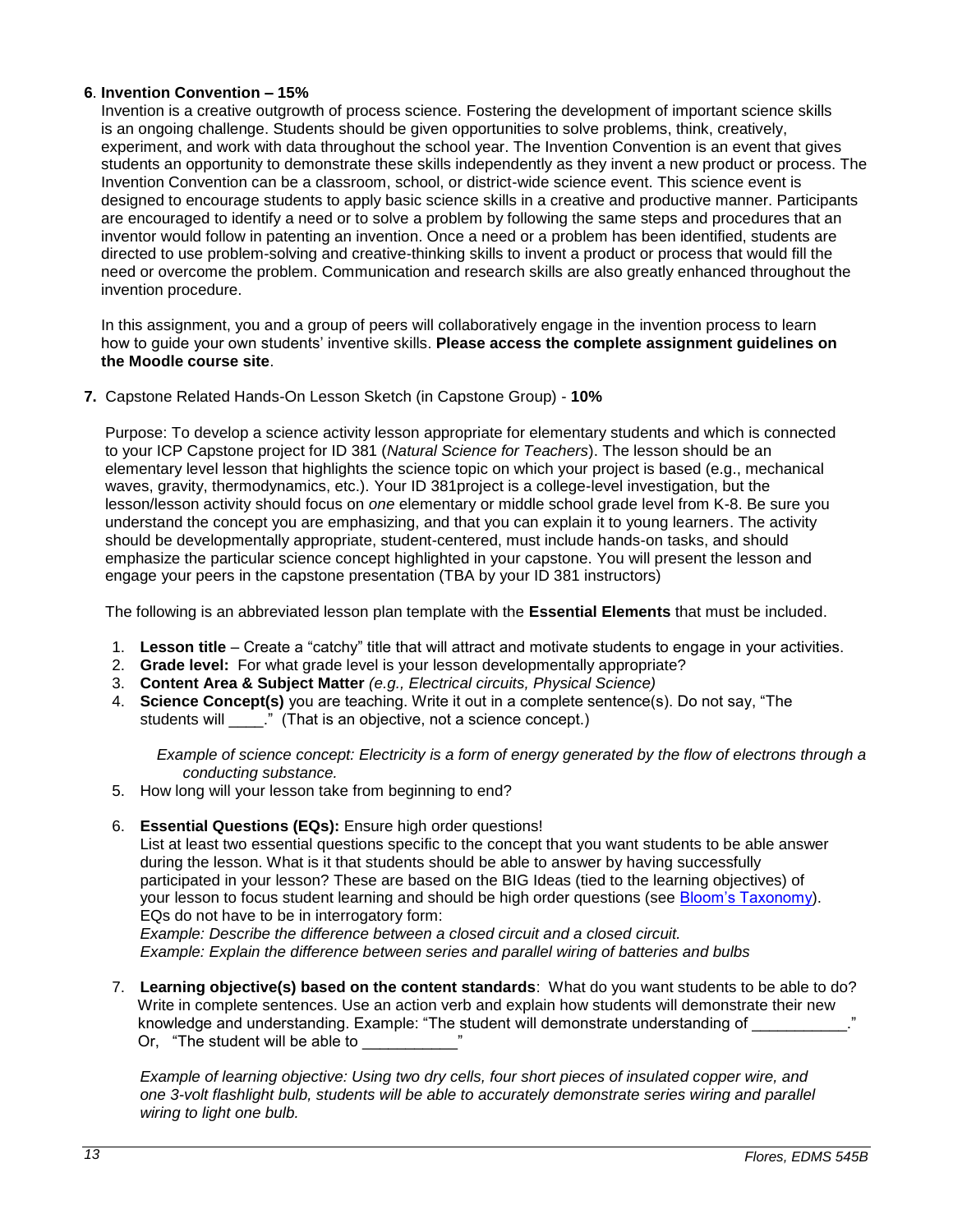*Example of learning objective: Using two dry cells, four short pieces of insulated copper wire, and two 3-volt flashlight bulbs, students will be able to accurately demonstrate series wiring and parallel wiring to light two light bulbs.*

- 8. *Next Generation Science Standards* addressed in the lesson
- 9. **Materials and Resources** (what the teacher needs; what the students need including technology if applicable)
- 10. **Detailed description of the lesson activity**. Describe what the teacher does and what the students will do.
- 11. **Assessment Plan**: Description of the assessment plan to determine if your students have met the learning objectives of your lesson.
- 12. **References** used for the lesson. State references in APA 6<sup>th</sup> Ed:Author last name, author first initial. (year). *Title of book.* City, State: Publishing company

#### **8. Discrepant Events Teaching Sessions - 15%**

You will be provided with several opportunities to teach science inquiry-based mini-lessons to elementary students toward the end of the course for the purpose of applying your course learning related to science content and pedagogical methods.. More details will be given in class.

## **RESOURCES THAT CAN HELP IN YOUR LEARNING OF SCIENCE CONTENT AND METHODS JOURNALS:**

| Science              | <b>Science Scope</b>     |
|----------------------|--------------------------|
| Science and Children | The Science Teacher      |
| Science Education    | School Science and Math  |
| <b>Science News</b>  | American Biology Teacher |

Physics Teacher Journal of Chemical Education Innovations in Science & Technology Education Journal of Research in Science Teaching School Science and Mathematics

#### **Final Exam Statement**

No final exam.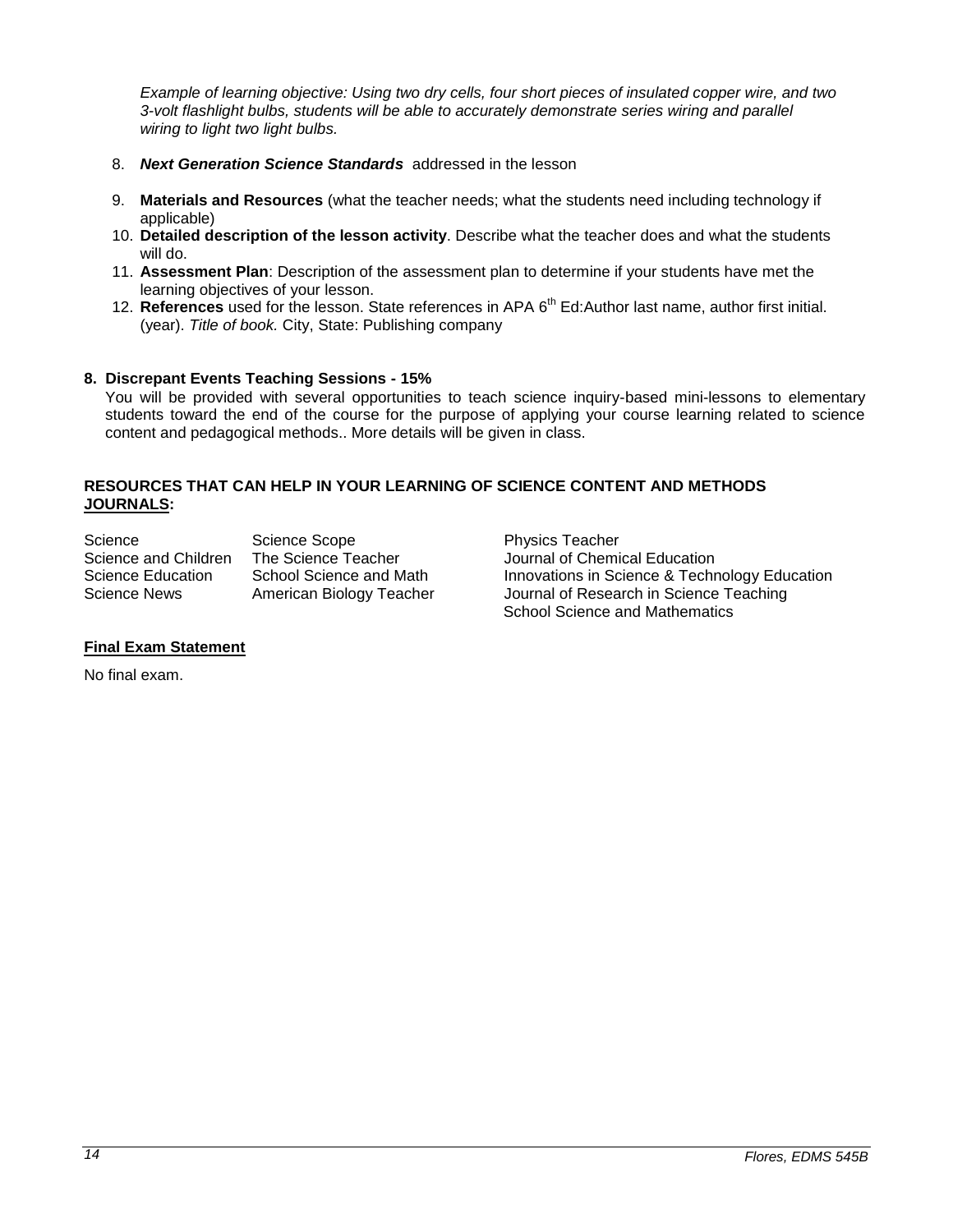# <span id="page-14-0"></span>**COURSE TOPIC OUTLINE AND TENTATIVE CLASS SCHEDULE EDMS 545B (M): SPRING 2016**

| <b>Class</b><br><b>Session</b> | <b>Date</b>                                     | <b>Topic</b>                                                |  |  |  |  |
|--------------------------------|-------------------------------------------------|-------------------------------------------------------------|--|--|--|--|
|                                |                                                 |                                                             |  |  |  |  |
| 1                              | 1/25                                            | The Nature of Science                                       |  |  |  |  |
|                                |                                                 | CA Science Content Standards Grades K-8                     |  |  |  |  |
|                                |                                                 | The Next Generation Science Standards                       |  |  |  |  |
| $\overline{2}$                 | 2/01                                            | California Science Framework                                |  |  |  |  |
|                                |                                                 | Writing Objectives for Student Learning                     |  |  |  |  |
|                                |                                                 | The Big Ideas of Science                                    |  |  |  |  |
|                                |                                                 | <b>Concept Mapping</b>                                      |  |  |  |  |
| 3                              | 2/08                                            | Science Inquiry                                             |  |  |  |  |
|                                |                                                 | <b>Teaching Science to Children</b>                         |  |  |  |  |
|                                |                                                 | Sequencing Instruction to Support Learning Outcomes         |  |  |  |  |
| $\overline{4}$                 | 2/15<br>The Learning Cycle: Using the 5-E model |                                                             |  |  |  |  |
|                                |                                                 | <b>Writing Essential Questions</b>                          |  |  |  |  |
|                                |                                                 | Writing Objectives to support Learning Outcomes- Assessment |  |  |  |  |
|                                |                                                 | <b>Book Club Session</b>                                    |  |  |  |  |
|                                |                                                 | Science inquiry activities                                  |  |  |  |  |

#### **NOTE: While this schedule is carefully planned, it may be modified or adjusted at any time in response to the learning needs of the class.**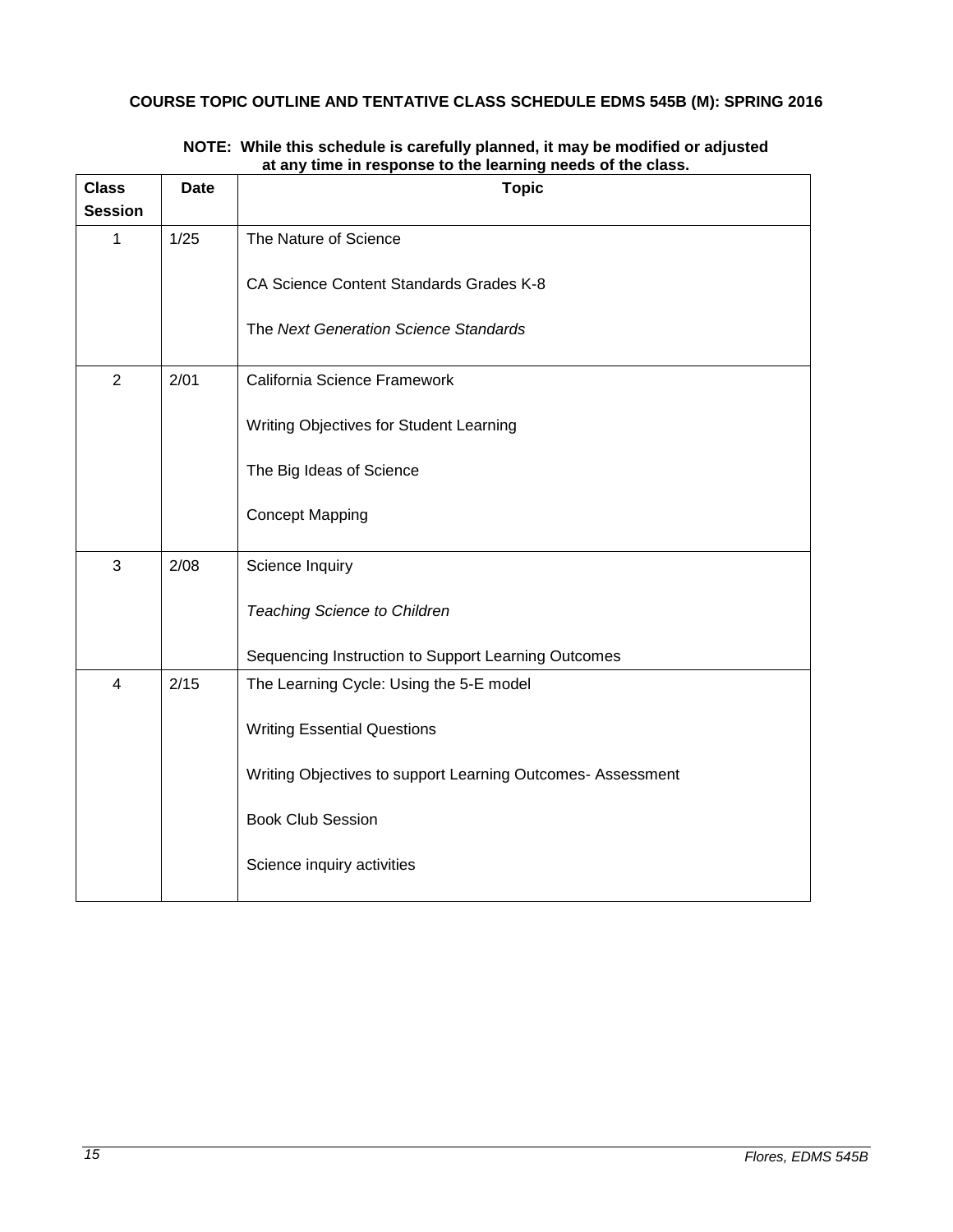| <b>Class</b><br><b>Session</b> | <b>Date</b>    | <b>Topic</b>                                                                                                           |  |  |
|--------------------------------|----------------|------------------------------------------------------------------------------------------------------------------------|--|--|
| 5                              | 2/22           | Investigative Science Learning: "Doing" Science in the Classroom<br>~The Scientific Method                             |  |  |
|                                |                | ~ Research Questions and Hypotheses<br>~ Carrying out a research plan                                                  |  |  |
|                                |                | Making Science Content Accessible to ALL students:<br>~ Adapting science curriculum for students with special needs    |  |  |
|                                |                | <b>Book Club Session</b>                                                                                               |  |  |
|                                |                | Science inquiry activities                                                                                             |  |  |
| $6\phantom{1}$                 | 2/29           | Inquiry Processes in Science:                                                                                          |  |  |
|                                |                | Science process skills & scientific attitudes                                                                          |  |  |
|                                |                | Science safety guidelines for the science classroom                                                                    |  |  |
|                                |                | <b>Book Club Session</b>                                                                                               |  |  |
|                                |                | Science inquiry activities                                                                                             |  |  |
| $\overline{7}$                 | 3/07           | Teaching Science to English Learners                                                                                   |  |  |
|                                |                | Assessment: What are the best indicators to assess that students have learned<br>and understood the intended outcomes? |  |  |
|                                |                | Introduction to Invention Convention                                                                                   |  |  |
|                                |                | <b>Book Club Session</b>                                                                                               |  |  |
|                                |                | Science inquiry activities                                                                                             |  |  |
| 8                              | 3/14           | Capstone related science lesson plan                                                                                   |  |  |
|                                |                | Science Exploratorium's                                                                                                |  |  |
|                                |                | <b>Book Club Session</b>                                                                                               |  |  |
|                                |                | Science inquiry activities                                                                                             |  |  |
|                                | 3/21<br>$3-27$ | <b>CSUSM Spring Break</b>                                                                                              |  |  |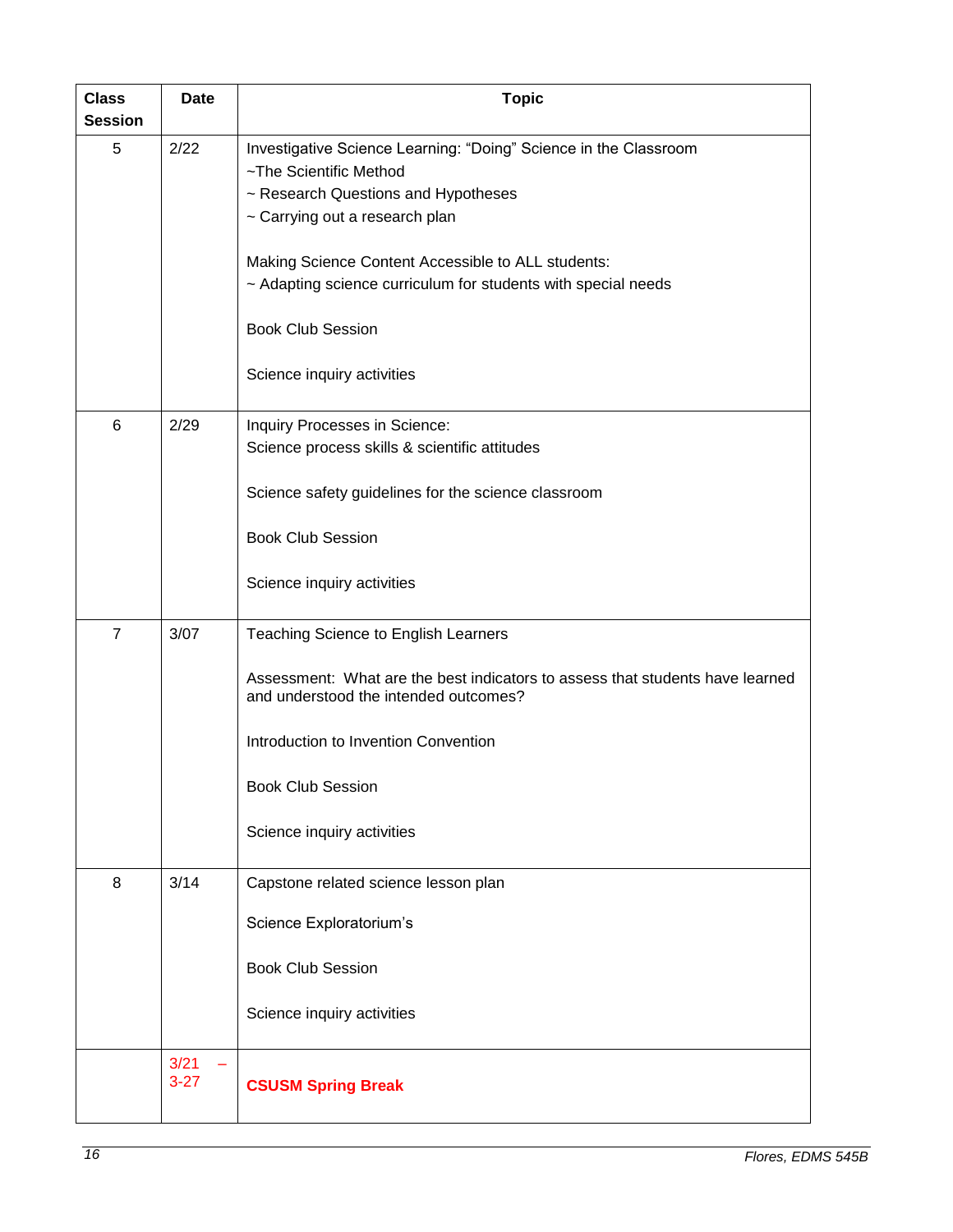| <b>Class</b><br><b>Session</b> | <b>Date</b> | <b>Topic</b>                                                                                                           |  |  |
|--------------------------------|-------------|------------------------------------------------------------------------------------------------------------------------|--|--|
| 9                              | 3/28/       | Writing Across the Curriculum                                                                                          |  |  |
|                                |             | Introduction to Invention Convention                                                                                   |  |  |
| 10                             | 4/04        | Technology In Science Teaching and Learning: Science Web resources & tools<br>to enhance science teaching and learning |  |  |
|                                |             | Plan Teaching Discrepant Events lessons to actual upper elementary students                                            |  |  |
|                                |             | <b>Book Club Session</b>                                                                                               |  |  |
|                                |             | Science inquiry activities                                                                                             |  |  |
| 11                             | 4/11        | Plan Teaching Discrepant Events lessons to actual upper elementary students                                            |  |  |
|                                |             | <b>Book Club Session</b>                                                                                               |  |  |
|                                |             | Science inquiry activities                                                                                             |  |  |
| 12                             | 4/18        | Plan Teaching Discrepant Events lessons to actual upper elementary students<br>Science inquiry activities              |  |  |
| 13                             | 4/25        | Teaching Discrepant Events lessons at Vallecitos School                                                                |  |  |
| 14                             | 5/02        | Last day of class<br>Course Wrap-Up<br>End of course reflections                                                       |  |  |
|                                |             | (Week 15 devoted to the !D 381 Capstone Projects)                                                                      |  |  |

**NOTE: While this syllabus is carefully planned, it may be modified or adjusted at any time in response to the learning needs of the class.**